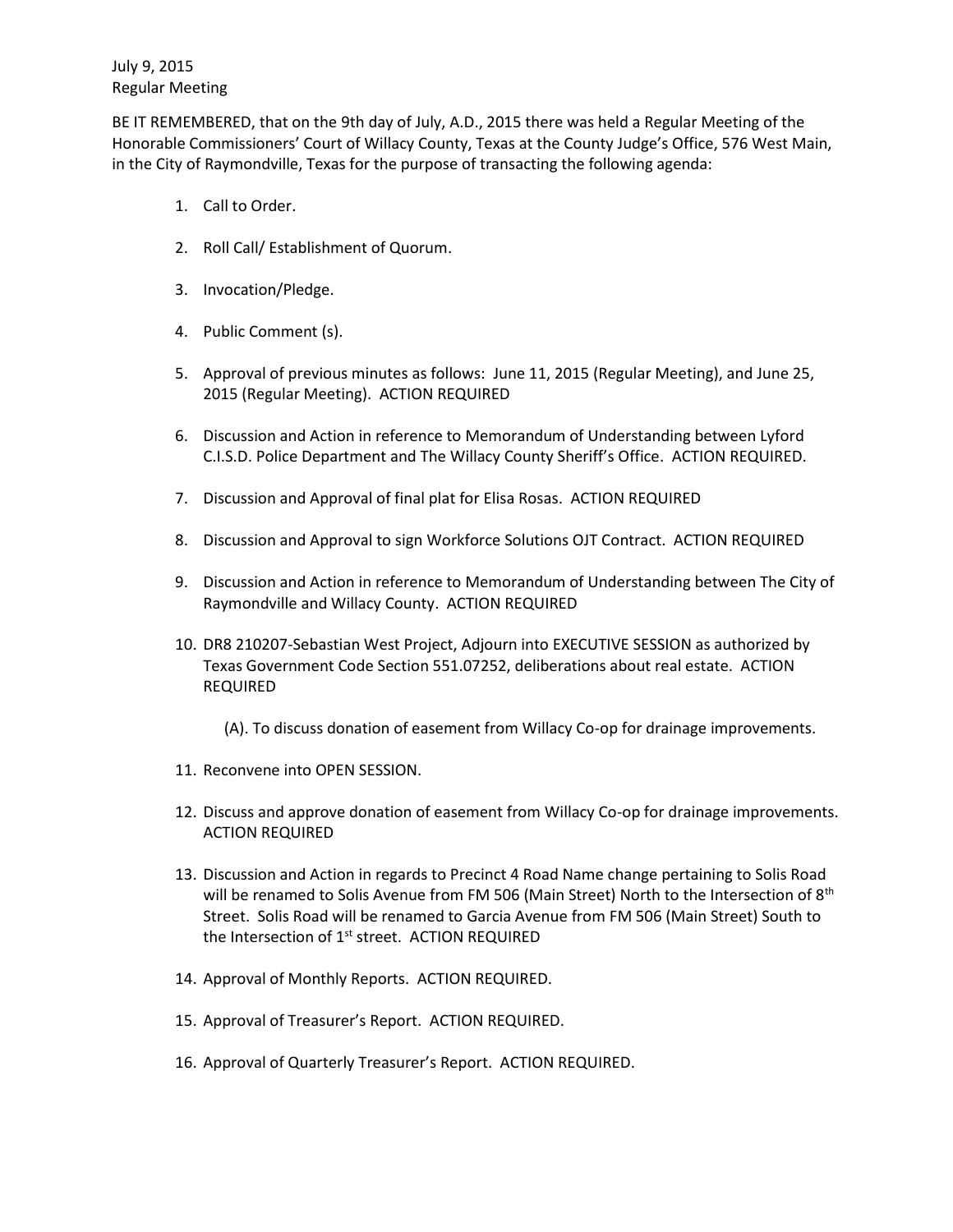- 17. Approval of Tax Collector's Report. ACTION REQUIRED.
- 18. Approval of Budget Amendments. ACTION REQUIRED.
- 19. Approval of Travel Request. ACTION REQUIRED.
- 20. Approval of Claims. ACTION REQUIRED.

21. Adjourn.

THE COURT MET: PRESENT:

| Aurelio Guerra, Jr., | County Judge,              |
|----------------------|----------------------------|
| Eliberto Guerra,     | Commissioner, Precinct 1,  |
| Oscar De Luna,       | Commissioner, Precinct 2,  |
| Alfredo Serrato,     | Commissioner, Precinct 3,  |
| Eduardo Gonzales,    | Commissioner, Precinct 4,  |
| Chuck Mattingly,     | County Attorney Assistant, |
| Ida Martinez,        | County Auditor,            |
| Terry Flores,        | County Clerk,              |

WHEREUPON, the Court was opened to the following proceedings were had to wit:

PERSONS VISITING THE COURT: Joshua Valadez Randall Salinas Griselda Saldivar Chuck Mattingly Roseanna Ramirez

- 1. Call to Order Chairman Aurelio Guerra, Jr.
- 2. Roll Call/Establishment of Quorum All Present
- 3. Invocation Commissioner Serrato Pledge Commissioner Guerra

4. Public Comment(s) – None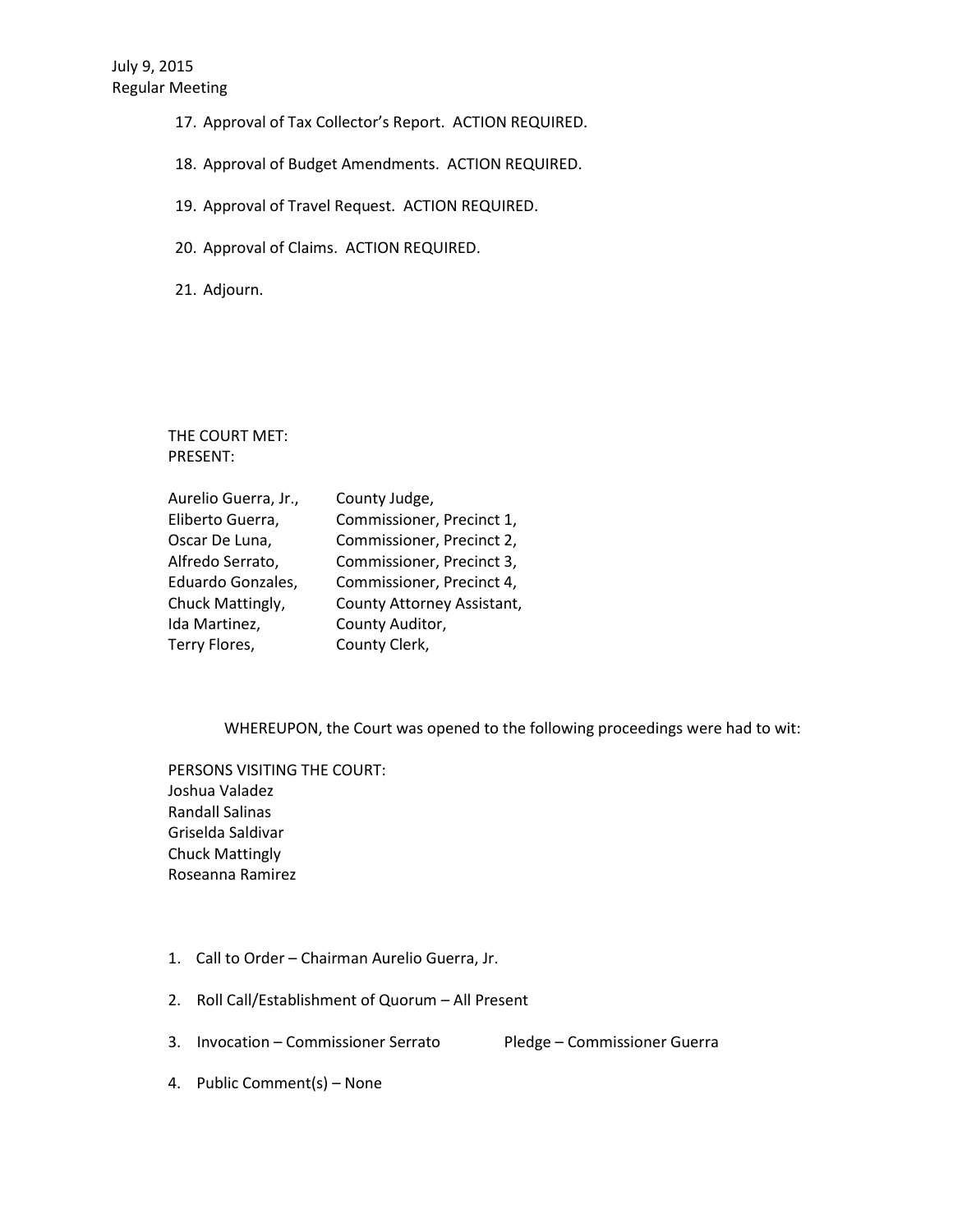July 9, 2015 Regular Meeting

> Agenda # 5 IN REGARDS TO APPROVAL OF PREVIOUS MINUTES AS FOLLOWS: JUNE 11, 2015 (REGULAR MEETING), AND JUNE 25, 2015 (REGULAR MEETING)

Motion was made by Commissioner Serrato, seconded by Commissioner Gonzales to approve the previous minutes as follows: June 11, 2015 (Regular Meeting), and June 25, 2015 (Regular Meeting). Motion was put before the Court by the Chairman. Commissioners Guerra, De Luna, Serrato and Gonzales voting AYE. NAYS NONE. Motion was declared carried.

Agenda # 6 DISCUSSION AND ACTION IN REFERENCE TO MEMORANDUM OF UNDERSTANDING BETWEEN LYFORD C.I.S.D. POLICE DEPARTMENT AND THE WILLACY COUNTY SHERIFF'S OFFICE

Motion was made by Commissioner Gonzales, seconded by Commissioner Serrato to approve the Memorandum of Understanding between Lyford CISD Police Department and the Willacy County Sheriff's Office. Motion was put before the Court by the Chairman. Commissioners Guerra, De Luna, Serrato and Gonzales voting AYE. NAYS NONE. Motion was declared carried.

Agenda # 7 DISCUSSION AND APPROVAL OF FINAL PLAT FOR ELISA ROSAS

Motion was made by Commissioner Guerra, seconded by Commissioner De Luna to approve the final plat for Elisa Rosas now that changes have been made as recommended by Raul Flores, County Engineer. Motion was put before the Court by the Chairman. Commissioners Guerra, De Luna, Serrato and Gonzales voting AYE. NAYS NONE. Motion was declared carried.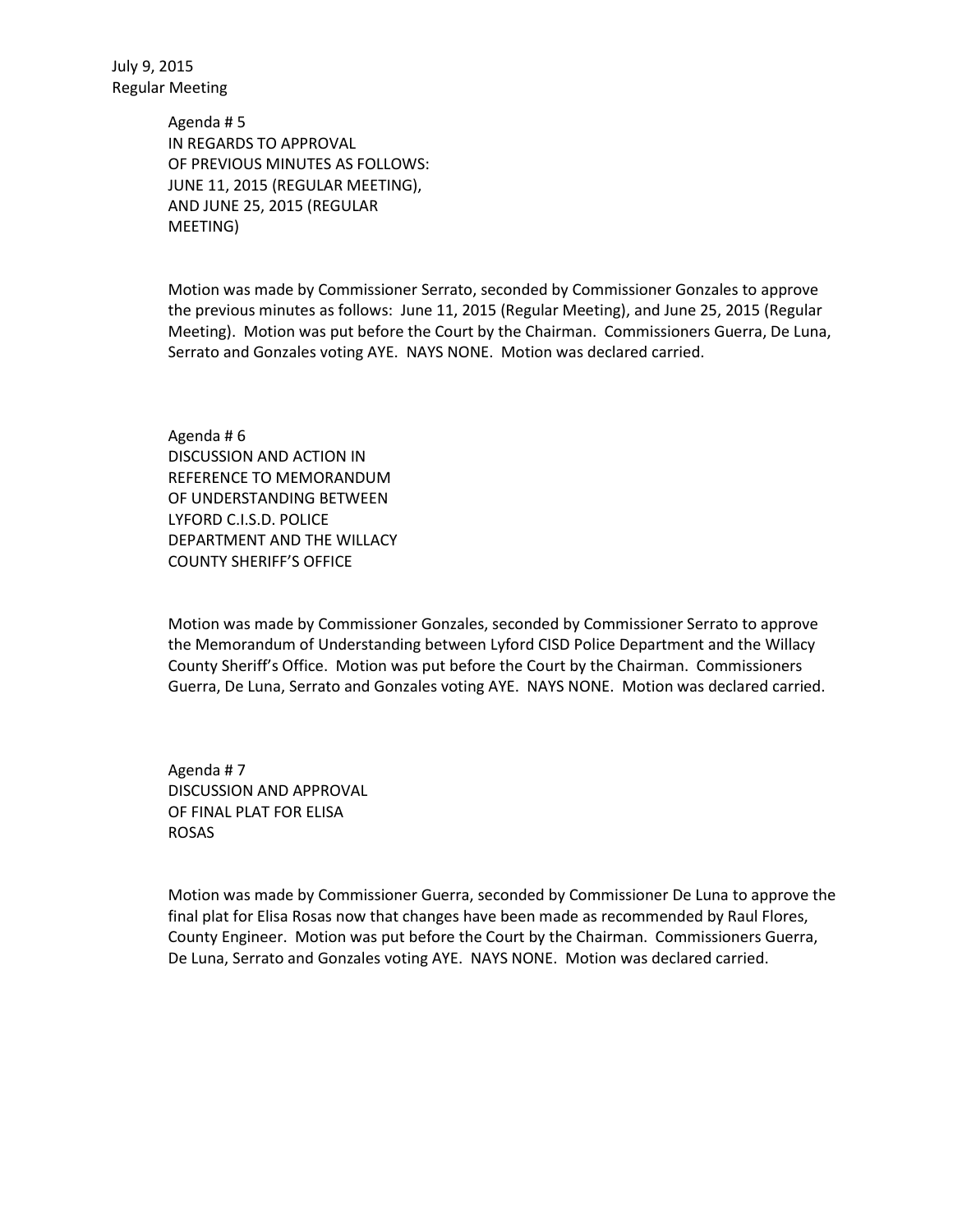Agenda # 8 DISCUSSION AND APPROVAL TO SIGN WORKFORCE SOLUTIONS OJT **CONTRACT** 

Motion was made by Commissioner Guerra, seconded by Commissioner Gonzales to approve to sign the Workforce Solutions OJT Contract. Motion was put before the Court by the Chairman. Commissioners Guerra, De Luna, Serrato and Gonzales voting AYE. NAYS NONE. Motion was declared carried.

Agenda # 9 DISCUSSION AND ACTION IN REFERENCE TO MEMORANDUM OF UNDERSTANDING BETWEEN THE CITY OF RAYMONDVILLE AND WILLACY COUNTY

Motion was made by Commissioner Gonzales, seconded by Commissioner Serrato to approve the Memorandum of Understanding between the City of Raymondville and Willacy County. Motion was put before the Court by the Chairman. Commissioners Guerra, De Luna, Serrato and Gonzales voting AYE. NAYS NONE. Motion was declared carried.

Agenda # 10 IN REGARDS TO DR8 210207- SEBASTIAN WEST PROJECT, ADJOURN INTO EXECUTIVE SESSION AS AUTHORIZED BY TEXAS GOVERNMENT CODE SECTION 551.07252, DELIVERATIONS ABOUT REAL ESTATE

> (A). TO DISCUSS DONATION OF EASEMENT FROM WILLACY CO-OP FOR DRAINAGE IMPROVEMENTS

Adjourn for Executive Session at 11:00 A.M.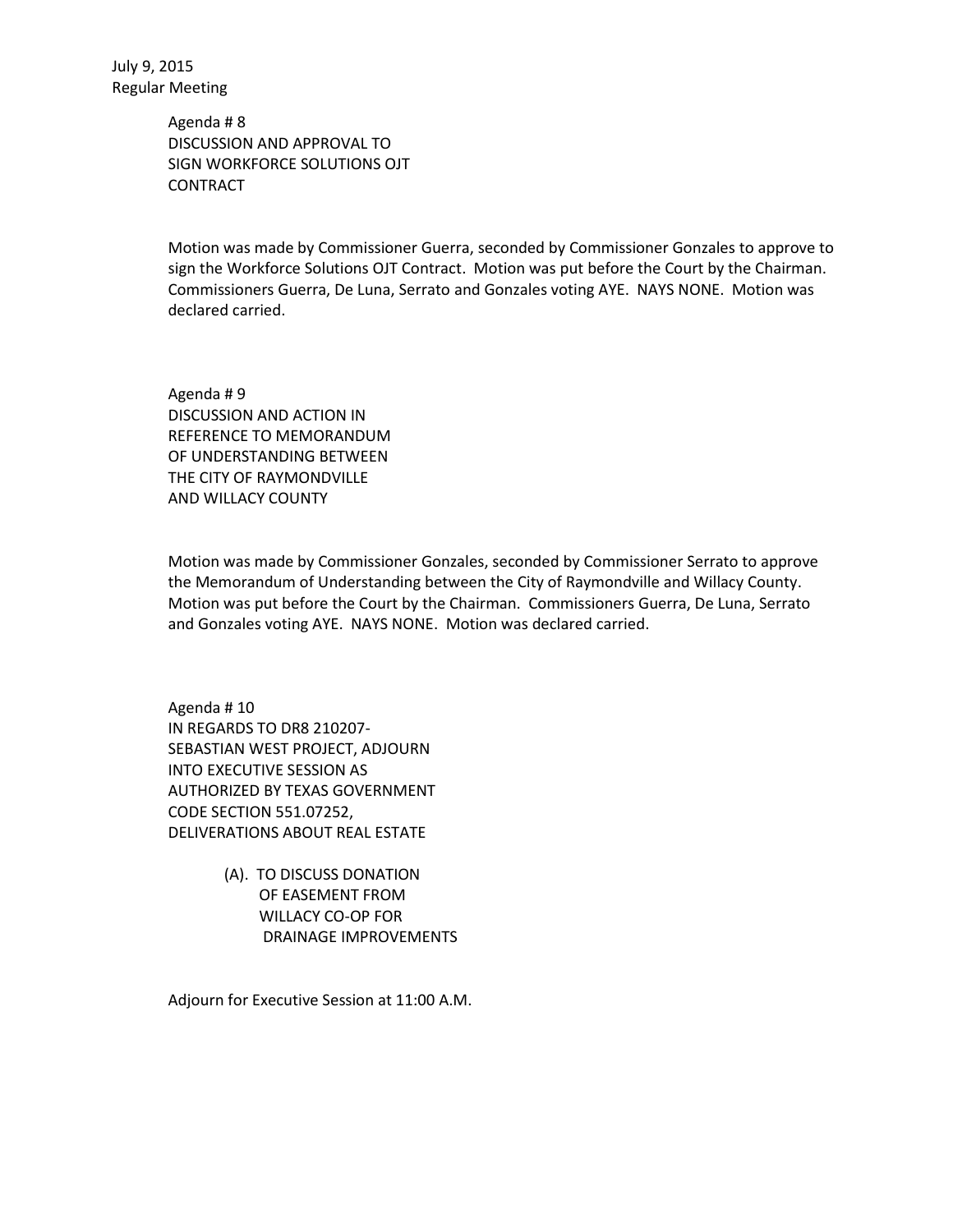Agenda # 11 RECONVENE INTO OPEN SESSION

Reconvene from Executive Session at 11:25 A.M.

Agenda # 12 IN REGARDS TO DISCUSS AND APPROVE DONATION OF EASEMENT FROM WILLACY CO-OP FOR DRAINAGE IMPROVEMENTS

Motion was made by Commissioner Gonzales, seconded by Commissioner Serrato to approve donation of easement from Willacy County Co-op for drainage improvements. Motion was put before the Court by the Chairman. Commissioners Guerra, De Luna, Serrato and Gonzales voting AYE. NAYS NONE. Motion was declared carried.

Agenda # 13 DISCUSSION AND ACTION IN REGARDS TO PRECINCT 4 ROAD NAME CHANGE PERTAINING TO SOLIS ROAD WILL BE RENAMED TO SOLIS AVENUE FROM FM 506 (MAIN STREET) NORTH TO THE INTERSECTION OF 8TH STREET. SOLIS ROAD WILL BE RENAMED TO GARCIA AVENUE FROM FM 506 (MAIN STREET) SOUTH TO THE INTERSECTION OF 1<sup>ST</sup> STREET

Motion was made by Commissioner Gonzales, seconded by Commissioner Serrato to approve Road name change in Precinct No. 4 pertaining to Solis Road to be renamed to Solis Avenue from FM 506 (Main Street) north to the intersection of  $8<sup>th</sup>$  Street. Solis Road will be renamed to Garcia Avenue from FM 506 (Main Street) south to the intersection of  $1<sup>st</sup>$  Street. Motion was put before the Court by the Chairman. Commissioners Guerra, De Luna, Serrato and Gonzales voting AYE. NAYS NONE. Motion was declared carried.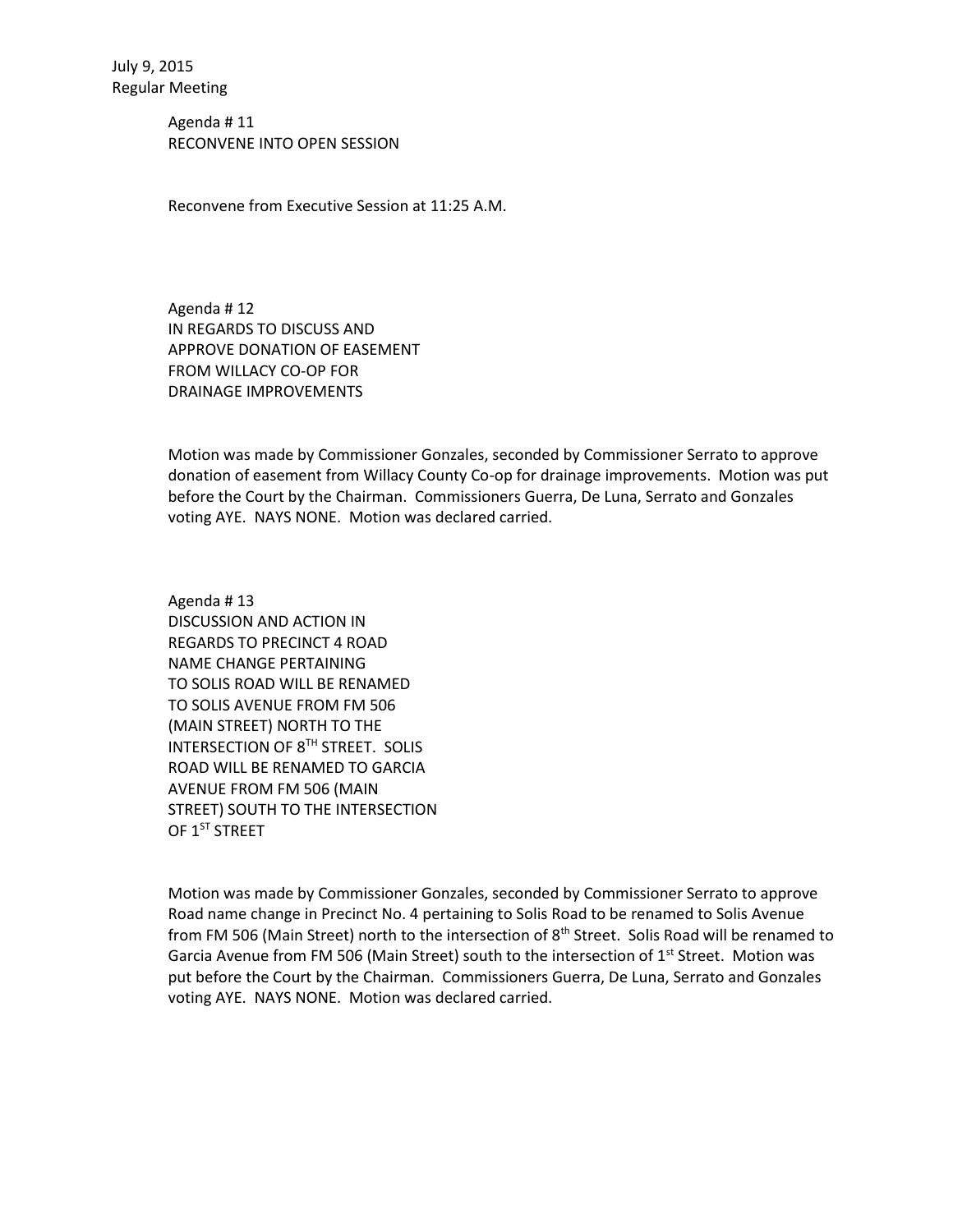Agenda # 14 IN REGARDS TO APPROVAL OF MONTHLY REPORTS

Motion was made by Commissioner Gonzales, seconded by Commissioner De Luna for approval of Monthly Reports, as presented. Motion was put before the Court by the Chairman. Commissioners Guerra, De Luna, Serrato and Gonzales voting AYE. NAYS NONE. Motion was declared carried.

Agenda # 15 IN REGARDS TO APPROVAL OF TREASURER'S REPORT

Motion was made by Commissioner Serrato, seconded by Commissioner De Luna for approval of Treasurer's Report, as presented. Motion was put before the Court by the Chairman. Commissioners Guerra, De Luna, Serrato and Gonzales voting AYE. NAYS NONE. Motion was declared carried.

Agenda # 16 IN REGARDS TO APPROVAL OF QUARTERLY TREASURER'S REPORT

Motion was made by Commissioner Gonzales, seconded by Commissioner De Luna for approval of Quarterly Treasurer's Report, as presented. Motion was put before the Court by the Chairman. Commissioners Guerra, De Luna, Serrato and Gonzales voting AYE. NAYS NONE. Motion was declared carried.

Agenda # 17 IN REGARDS TO APPROVAL OF TAX COLLECTOR'S REPORT

Motion was made by Commissioner Serrato, seconded by Commissioner Gonzales for approval of Tax Collector's Report, as presented. Motion was put before the Court by the Chairman. Commissioners Guerra, De Luna, Serrato and Gonzales voting AYE. NAYS NONE. Motion was declared carried.